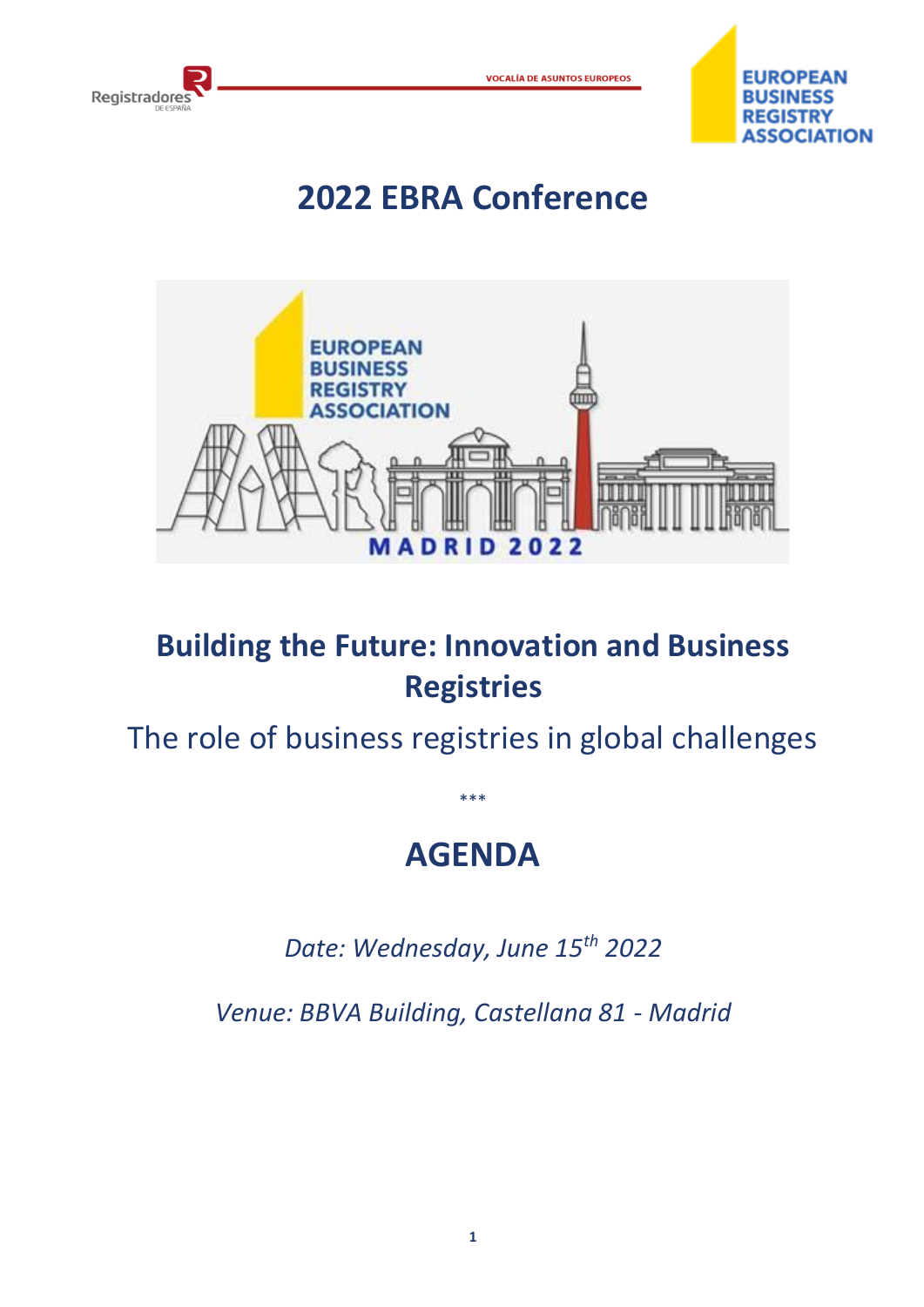





| $09.00 - 09:30$ | <b>Registration &amp; coffee</b>                                                                                                                                                                                                                                                                                                                                                                                                                                                                              |
|-----------------|---------------------------------------------------------------------------------------------------------------------------------------------------------------------------------------------------------------------------------------------------------------------------------------------------------------------------------------------------------------------------------------------------------------------------------------------------------------------------------------------------------------|
| 09.30-10:00     | <b>Welcome Speech and Opening</b><br><b>President of EBRA</b><br>President of the Spanish Public Corporation of Land, Business and Movable<br><b>Good Registries</b><br>Ministry of Justice of Spain                                                                                                                                                                                                                                                                                                          |
| 10:00-11:15     | <b>PANEL 1</b><br><b>CRIME PREVENTION - MONEY LAUNDERING + FINANCING TERRORISM</b><br>Moderator: Mr. Julian Lamb, EBRA Board<br>10:00 Representative of DG FISMA, European Commission<br>10:15 Representative of CRAB (The Anti Money Laundering Centre of<br><b>Spanish Registers)</b><br>10:30 President of SEPLAC (The Spanish Executive Service of the<br>Commission for the Prevention of Money Laundering and Monetary<br>Offences)<br>10:45 Representatives of AJPES<br>11:00 Discussion / Round Table |
| $11:15 - 11:35$ | <b>Coffee break</b>                                                                                                                                                                                                                                                                                                                                                                                                                                                                                           |
| 11:35-11:55     | A focus on: Entrepreneurship Data project - World Bank                                                                                                                                                                                                                                                                                                                                                                                                                                                        |
| 12:00-13:15     | <b>PANEL 2</b><br>THE DIGITIZATION OF COMPANY LAW + ITS IMPACT ON BUSINESS<br><b>REGISTRIES</b><br>Moderator: Ms. Ana del Valle, EBRA Board<br>12:00 Representative of DG JUST, European Commission<br>12:15 Representative of Digital Transformation, Spanish Ministry of Justice<br>12:30 Expert in trusted electronic services<br>12:45 Data Scientist at Infocamere<br>13:00 Discussion / Round Table                                                                                                     |
| $13:15 - 14:15$ | <b>Lunch Break</b>                                                                                                                                                                                                                                                                                                                                                                                                                                                                                            |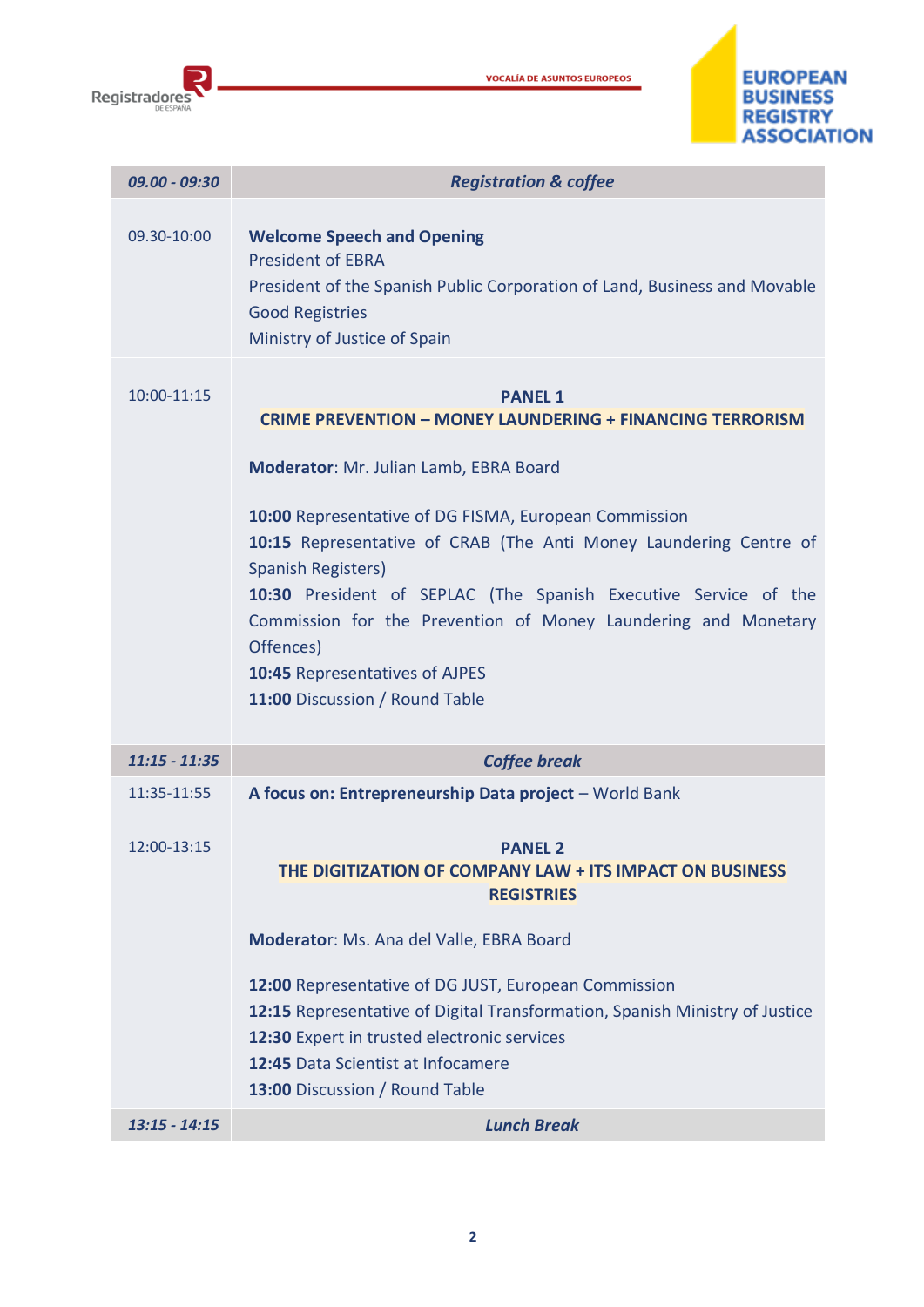

**VOCALÍA DE ASUNTOS EUROPEOS** 



| 14:15-15:30     | <b>PANEL 3</b><br>THE INTERCONNECTION OF BUSINESS REGISTRIES IN EUROPE + REGISTRY<br><b>PUBLICITY</b>                                                                                                                                                                                                |
|-----------------|------------------------------------------------------------------------------------------------------------------------------------------------------------------------------------------------------------------------------------------------------------------------------------------------------|
|                 | Moderator: Mr. Marco Vianello, EBRA Board                                                                                                                                                                                                                                                            |
|                 | 14:15 ELRA President. The interconnection of the Land Registers in the EU<br>14:30 Project "Southeast Europe - Regional Business Registry Portal"<br>14:45 Representative of DG JUST, European Commission Representative<br>15:00 Representative of Bundesanzeiger<br>15:15 Discussion / Round Table |
| 15:30-15:50     | A focus on the International BRs Survey and Report - IBRR WG members                                                                                                                                                                                                                                 |
| $15:50 - 16:10$ | <b>Coffee Break</b>                                                                                                                                                                                                                                                                                  |
| 16:10-17:15     | <b>PANEL 4</b><br>THE UKRAINE CONFLICT + THE COMMERCIAL REGISTRIES IN EUROPE                                                                                                                                                                                                                         |
|                 | Moderator: Mr. Antti Riivari, President of EBRA                                                                                                                                                                                                                                                      |
|                 | 16:10 Deputy Director of Transcrime<br>16:25 Representative of DG FISMA European Commission<br>16:40 Deputy Director of CORPME<br>16:55 Discussion/ Round table                                                                                                                                      |
| 17:15-17:45     | A focus on: The Business Registers Worldwide<br><b>IACA President</b><br><b>CRF</b> representative<br>ASORLAC representative (tbc)                                                                                                                                                                   |
| 17:45-18:00     | <b>Closing</b><br><b>President of EBRA</b><br>Member of the European Parliament, JURI Committee                                                                                                                                                                                                      |
| 20:00           | Dinner at <b>Museo del Traje</b> (Av. Juan de Herrera, 2)                                                                                                                                                                                                                                            |